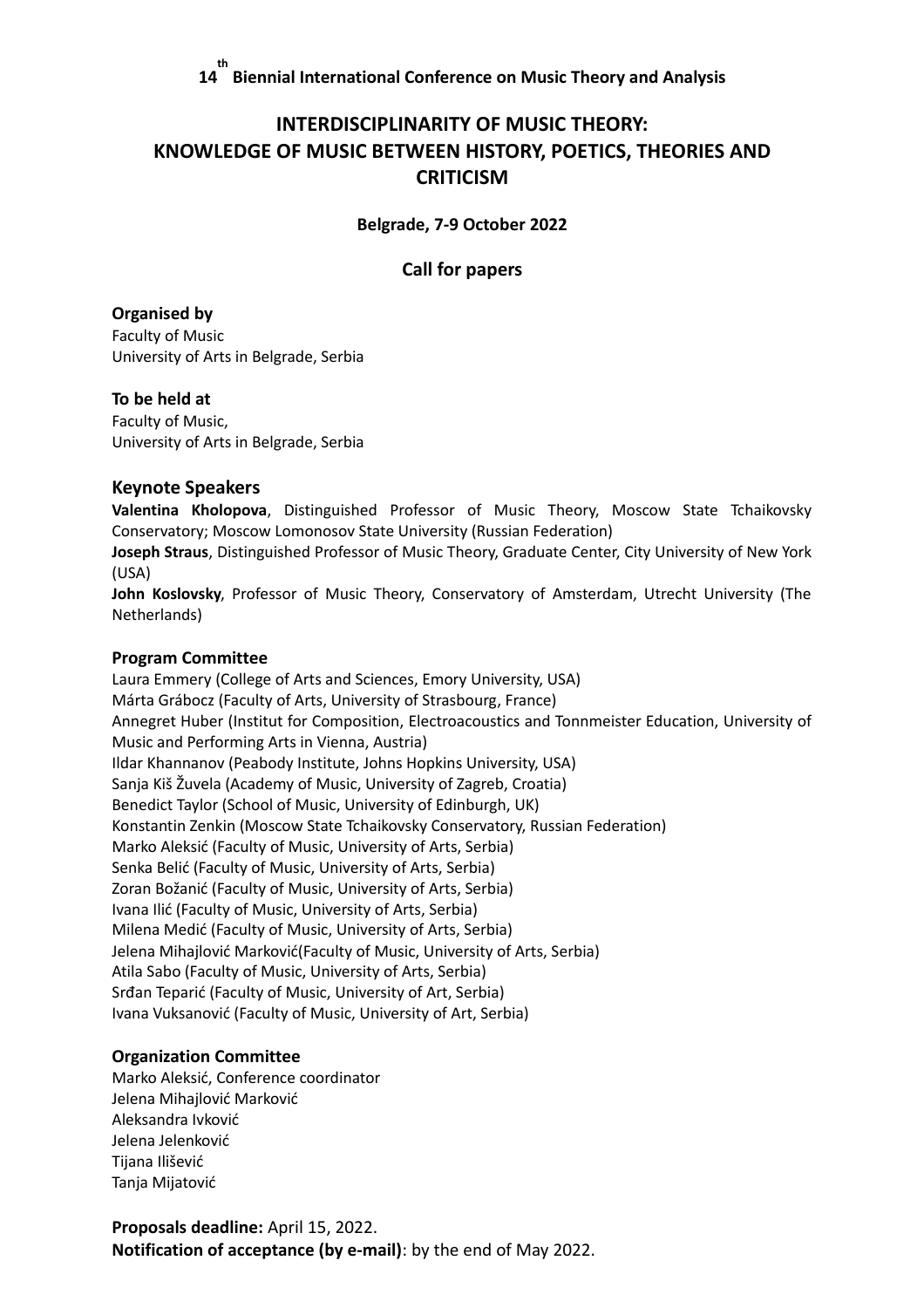#### **Conference theme**

The interdisciplinarity of music theory is a fact that does not need to be proven, because it is an undeniable state of development of music theory in the late 20th and early 21st century. However, examining the issue of possibilities of different theoretical and research approaches to music, the question of the humanistic scope, value and significance of the interdisciplinarity of music theory becomes challenging at a time when the ideology of posthumanism or transhumanism is becoming increasingly dominant, striving to redefine humanity by devaluing the human spirit and soul, contributing to the inferiorization of the humanities, which form the identity basis of every culture and society. The main goal of the 14th International Conference on Music Theory and Analysis, organized by the Department of Music Theory of the Faculty of Music of the University of Arts in Belgrade (Serbia), is to consider the interdisciplinary situation of the music in the 21st century by re-examining the boundaries of the discipline of music theory, not only within the science of music (music scholarship), but also in the wider field of humanities. The ultimate goal is to articulate a vision of interdisciplinary relations and connections in the future through critical retrospective of the past, while preserving humanistic values, intersubjectivity and dialogicity.

The conception of the conference discussion proposes the gradation of four cognitive music theory approaches - history of music theory, historical and theoretical poetics of music, humanistic theories of music and music criticism - at the intersection of diachronic and synchronic horizons of understanding music. The nature and function of music, its phenomenal diversity, temporality and transformativeness, its analysis and understanding can best be determined in the space *between* which the notion of interdisciplinarity suggests, because none of the mentioned approaches can fully grasp the meaning of music on its own. This is possible only through dialogue between different paths (*méthodos*) of cognition and music itself as an object of cognition. At the same time, knowledge about music is not just about what we think we already know because it has already been thought. As cognition, it refers to the intuition of the unknown in the sense of what has not yet been thought, described and explained, and which we assume has the value of truth that has yet to be discovered (*aletheia*) and constituted as knowledge. This is exactly what the challenge of the conference discussion should be.

If the theory in general grew, according to Herodotus and Thucydides, from the experience of observing the divine, the sacred, the sublime (*theion*, *theos*-God; *hora*-attention, consideration, honor), and the theorist (*theoros*) was an envoy and traveler returning from afar and foreign lands to convey the spiritual insight gained by observing (*theorein*) some sacred rite or secret mystery and that which is foreign, strange and unknown, rare, isolated and unique, furthermore, if, according to Plato, theory ceased to be *mythos* and became *logos*, that is, an insight into the nature of a generality acquired through contemplation that is no longer only sacred and divine but human and natural (*thea*-view, sight, appearance; *hora*observation, viewing), then it can be said for music theory as *music* and as *theory* that it is not just an observation of the sacred and divine, eternal, or at least permanent in music itself as a cosmological and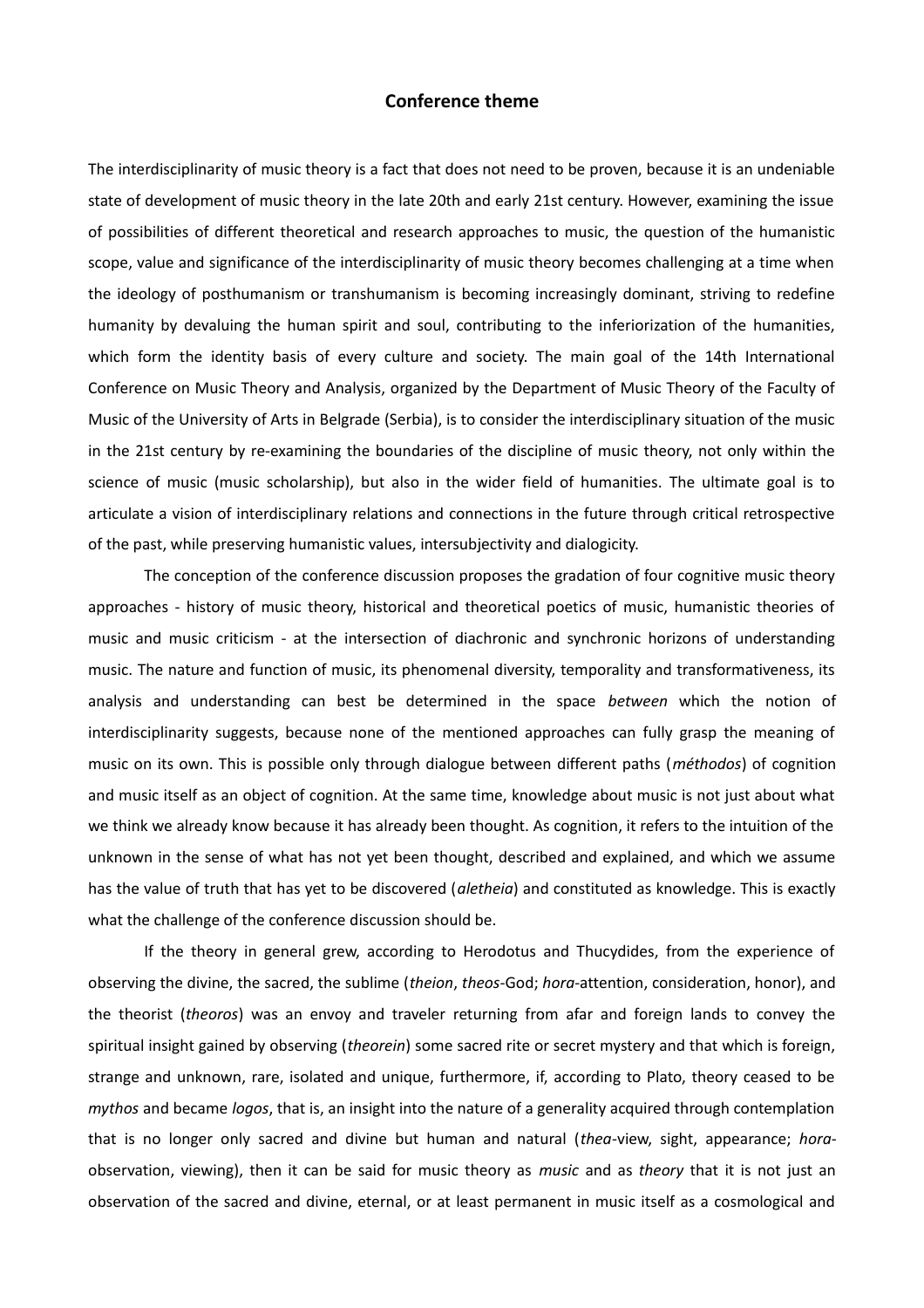metaphysical experience, nor just a mental consideration of music in its essential or eidetic structure as a philosophical experience, but it is also a methodical examination of the ways in which all music appears as a category for knowledge and communicates with knowledge shaped into the discipline of music theory. The historical approach to music theory should illuminate and describe the historical awareness of music in its categorical form, but also the dynamism of creating the theoretical discourse on music (with its immanent concepts, orientations and methods) in epochal cultural contexts given the historical path that music theory has traversed, from philosophical speculation to poetics and criticism. If we keep in mind, as Aristotle put it, that the knowledge offered by poetics is that which, by means, procedures, techniques and technologies, can lead to assembling, building, making, whereby it is then the knowledge as the art of creation (*poiesis*), and not of cognition (*epistemē*), then the insights into general rules and principles as expressions of the normativity of creation are certainly theoretical insights, because the repeatability of their knowledge can only be confirmed in theory. From this point of view, counterpoint, harmony and musical form are not compositional-technical disciplines as a gift of composing, but are subjects of normative poetics (rules of counterpoint and harmony) and descriptive poetics (systematization of musical forms and description of immanent structures) which music theory receives in the light of theoretical poetics as praxeological considerations of the repeatability of creation, offering them a categorical-methodical possibility of cognition. Music theory, not only as theoretical but also as historical poetics, also includes musical stylistics and musical genealogy, because with theoretical a posteriori consciousness it articulates styles as well as kinds and genres of music as dynamic-processive notions and phenomena in the diachronic context of isolated synchronic states. Finally, while music theory (as theoretical poetics and historical poetics) walks the path of generality, criticism as a genuinely judgmental analysis and spiritual interpretation of a particular piece of music focuses on the singularity. If the task of the theory is to examine the nature of music in general, the musicality (musicaliness) of music, then the task of criticism is to reconstruct the atmosphere of an individual musical phenomenon. Hence, the secret of music theory lies in music criticism as an analysis, interpretation and evaluation of a particular musical work, because it inevitably confirms a theoretical conceptual-methodical principle or systematization. Conversely, at the starting point of critical experience, there is already a basic theoretical insight into the essence of the musical phenomenon in general. One begins where the other ends and their relationship must also include a historical dimension, because the work of music is historically conditioned, and historical thought is always teleological and comparative.

There is a need to distinguish between the *music theory* as an articulation of music concepts and phenomena according to methods implied by music itself while history of music theory confirms them, and the *theories of music* which would involve methodological applications to music of different theories that do not have music as the object of methodological examination. This means that music must be approached not only internally (immanent analysis and interpretation), but also externally (transcendent analysis and interpretation), that is, from the point of view of other disciplines such as humanities (art theory, literary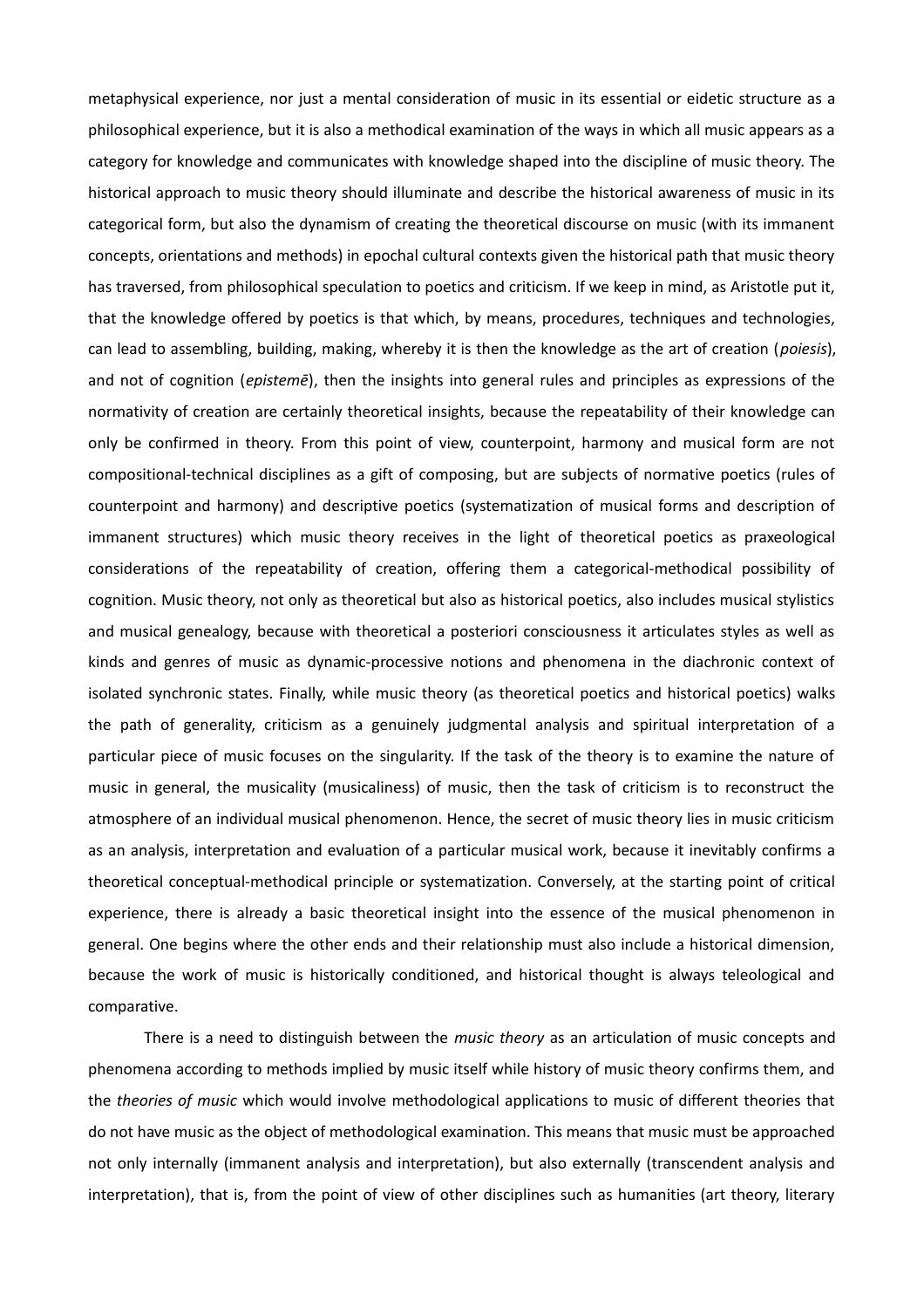theory, language theory, drama theory, narrative theory, film theory, philosophy, theology, anthropology, psychology, culturology), which is decided by the musical work itself or the repertoire of the works, and not by the outside knowledge. In this sense, three paradigms of relations are proposed: music theory *and* other humanistic disciplines, other humanistic disciplines *in* music theory, music theory *in* other humanistic disciplines.

#### **Problem intersections:**

- Theoretical and methodological articulation of the interdisciplinarity of music theory

- Music theory and theory of knowledge

- History of music theory and variability of music-theoretical models of the world, concepts and methods

- History of music theory as part of intellectual history (history of ideas and scientific discoveries), and history of culture (cultural paradigms)

- Music theory as theoretical and historical poetics: theoretical and methodological orientations of counterpoint research, modality, functional harmony and posttonality, and musical morphology; stylistic and genealogical research of music (stylistic poetics, poetics of kinds and genres of art music)

- Music theory and structuralist poetics: linguistic-discursive and sign-semantic research of music in closed text and completed context; coded reading/listening theory

- Music theory and criticism: methodological orientations of criticism (phenomenological; psychoanalytic, mythical, archetypal; stylistic, thematic, semiotic, cultural) and musical work

- Music theory and poststructuralist poetics: metatheoretical, metalinguistic and multicontextual approaches in music theory; epistemological and ontological status of music theory in the poststructuralist turn towards open text, dialogicity and unlimited context; theory of hermeneutic reading/listening

- Music theory and hermeneutics as a theory and as a method

- Music theory and art theories: autonomous philosophical-aesthetic categories in music and in comparison with other arts (beautiful, sublime, majestic, lovely, tragic, dramatic, comic, humorous, sarcastic, grotesque, poetic, lyrical, touching (tender), pathetic, mysterious, characteristic, etc.)

- Music theory and literary theory: theory of lyrics, narrative theory, drama theory in music; music theory in theater; literature in music and music in literature

- Music theory and film theory

- Philosophy of music theory as part of the philosophy of science

- Anthropological framework of music theory: music theory and cultural anthropology; anthropocentric models of music-theoretical thought

- Psychological framework of music theory: theories of listening and horizon of expectations of a musical work; affective theory of music

- Theological framework of music theory: religious worldviews in music theory; religious notions in music theory, music-theoretical notions in a theological context

- Music theory and theoretical-methodological issues of implication, application, comparison and amplification in the field of musical works, phenomena or concepts

- Human technology of music theory: digitization of music-theoretical heritage; new technologies for inclusive music listening and music theory learning.